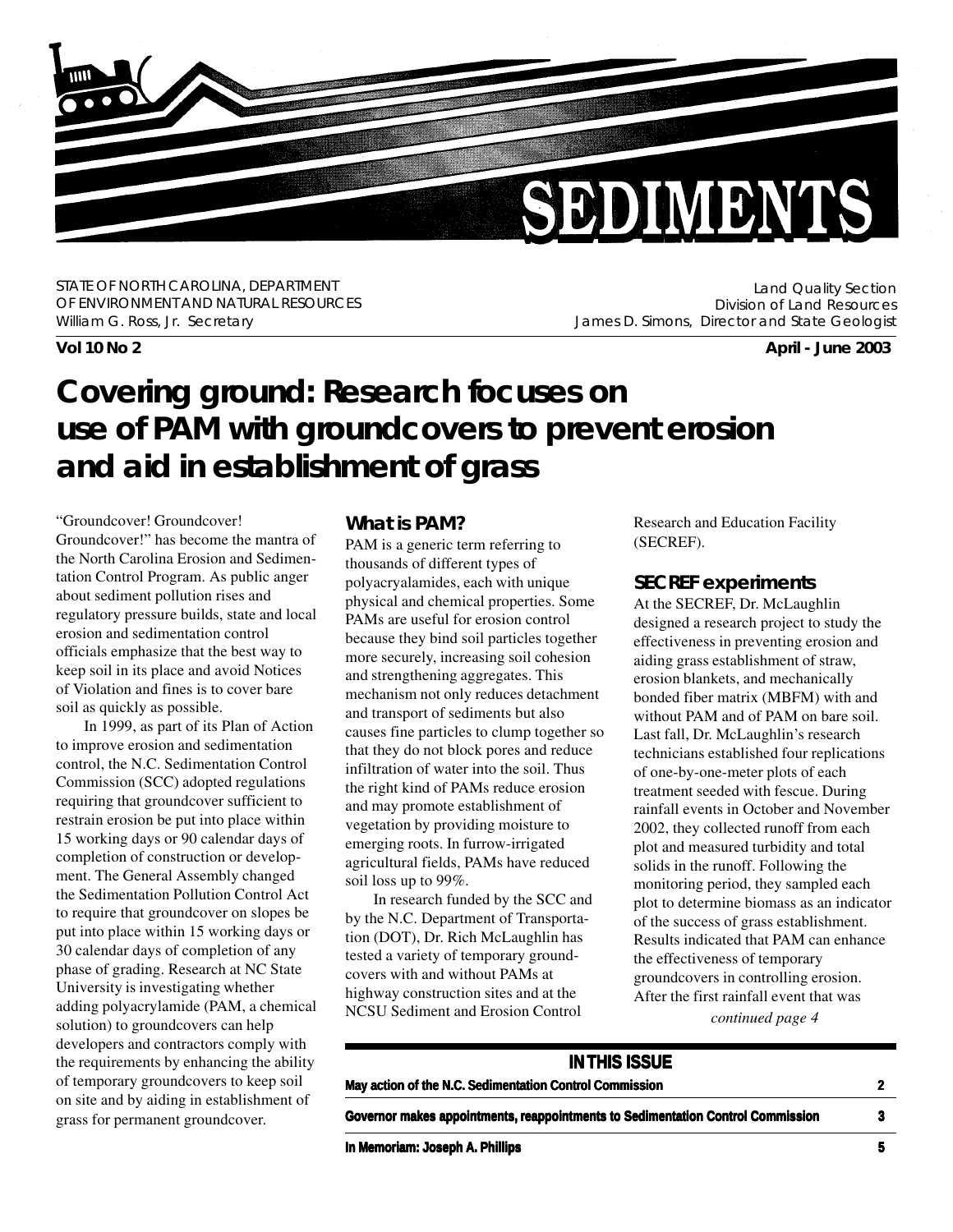### **May action of the North Carolina Sedimentation Control Commission**

At its regular meeting on May 15, 2003, the N.C. Sedimentation Control Commission took the following action:

- Elected Mr. Kyle Sonnenberg as vice chair of the commission.
- Approved education projects for the next fiscal year. Subject to availability of appropriated funds, projects to be conducted next year are:

❍ Continuation of Sediments newsletter.

❍ Four workshops (two in the fall and two in the spring) to train erosion and sedimentation control design professionals.

❍ Local erosion and sedimentation control programs annual workshop and awards program.

- ❍ Land Quality student interns. ❍ Clear Water Contractor training program to be conducted by Land-of Sky Regional Council. ❍ Muddy Water essay contest for high school students. ❍ Reprinting of the Erosion and Sedimentation Control Planning and Design Manual and Field Manual, and reproduction of the Erosion and Sedimentation Control demonstration videos.
- Approved a Local Program Grant of \$15,680 for the Town of Holly Springs.
- Approved an additional \$400 for the Local Program Grant to Gaston County.

### **N.C. Division of Land Resources Land Quality Section Selected Activities (All Regions) July 2002 - February 2003**

| Erosion and Sedimentation Control Program |        |  |
|-------------------------------------------|--------|--|
| Estimated Total Project Sites             | 7,500  |  |
| New Sedimentation Control Projects        | 1,971  |  |
| Sedimentation Plan Reviews                | 2,708  |  |
| Plan Disapprovals                         | 502    |  |
| Site Inspections                          | 10,015 |  |
| Notices of Violation                      | 374    |  |
| Cases Referred to Enforcement             | 56     |  |
|                                           |        |  |
| Mining Program                            |        |  |
| Estimated total                           | 930    |  |
| Mine permits reviewed                     | 226    |  |
| Mine Inspections                          | 380    |  |
|                                           |        |  |
| Dam Safety Program                        |        |  |
| Estimated total                           | 4,950  |  |
| Dam Safety Plans reviewed (total)         | 103    |  |
| Dam Inspections                           | 1,165  |  |



*SEDIMENTS Vol 10, No 2 April - June 2003*

*SEDIMENTS* is published quarterly by the N.C. Sedimentation Control Commission to provide information and assistance to the regulated community and to facilitate communication among personnel of state and local erosion and sedimentation control programs.

Send comments to Janet Paith, NCDENR-Land Quality, 1612 Mail Service Center, Raleigh, NC 27699- 1612. Email: Janet.Paith@ncmail.net. Send change of address to WRRI, Box 7912, North Carolina State University, Raleigh, NC 27695-7912 (919/515-2815; water\_resources @ncsu.edu). Fifty-nine hundred copies of this newsletter were printed at a cost of \$861.12 or 15 cents per copy.

Personnel of the Land Quality Section of the N.C. Department of Environment and Natural Resources provide information and assistance for implementation of the N.C. Erosion and Sedimentation Control Program. For assistance, please contact the Regional Engineer or the Raleigh headquarters listed below:

> Richard Phillips, P.E. Interchange Bldg, 59 Woodfin Place Asheville, NC 28801 (828) 251-6208

Gerald Lee, CPESC 225 Green Street, Suite 714 Fayetteville, NC 28301 (910) 486-1541

Doug Miller, P.E. 919 N. Main Street Mooresville, NC 27115 (704) 663-1699

John Holley, P.E., CPESC 3800 Barrett Drive, Suite 101 Raleigh, NC 27609 (919) 571-4700

Floyd Williams, P.G. 943 Washington Sq. Mall Washington, NC 27889 (252) 946-6481

Dan Sams, P.E. 127 Cardinal Dr., Ext. Wilmington, NC 28405-3845 (910) 395-3900

Matt Gantt, P.E. 585 Waughtown St. Winston-Salem, NC 27107 (336) 771-4600

Mell Nevils, P.E., CPESC Raleigh Headquarters 512 N. Salisbury St., 1612 Mail Service Center Raleigh, NC 27699-1612 (919) 733-4574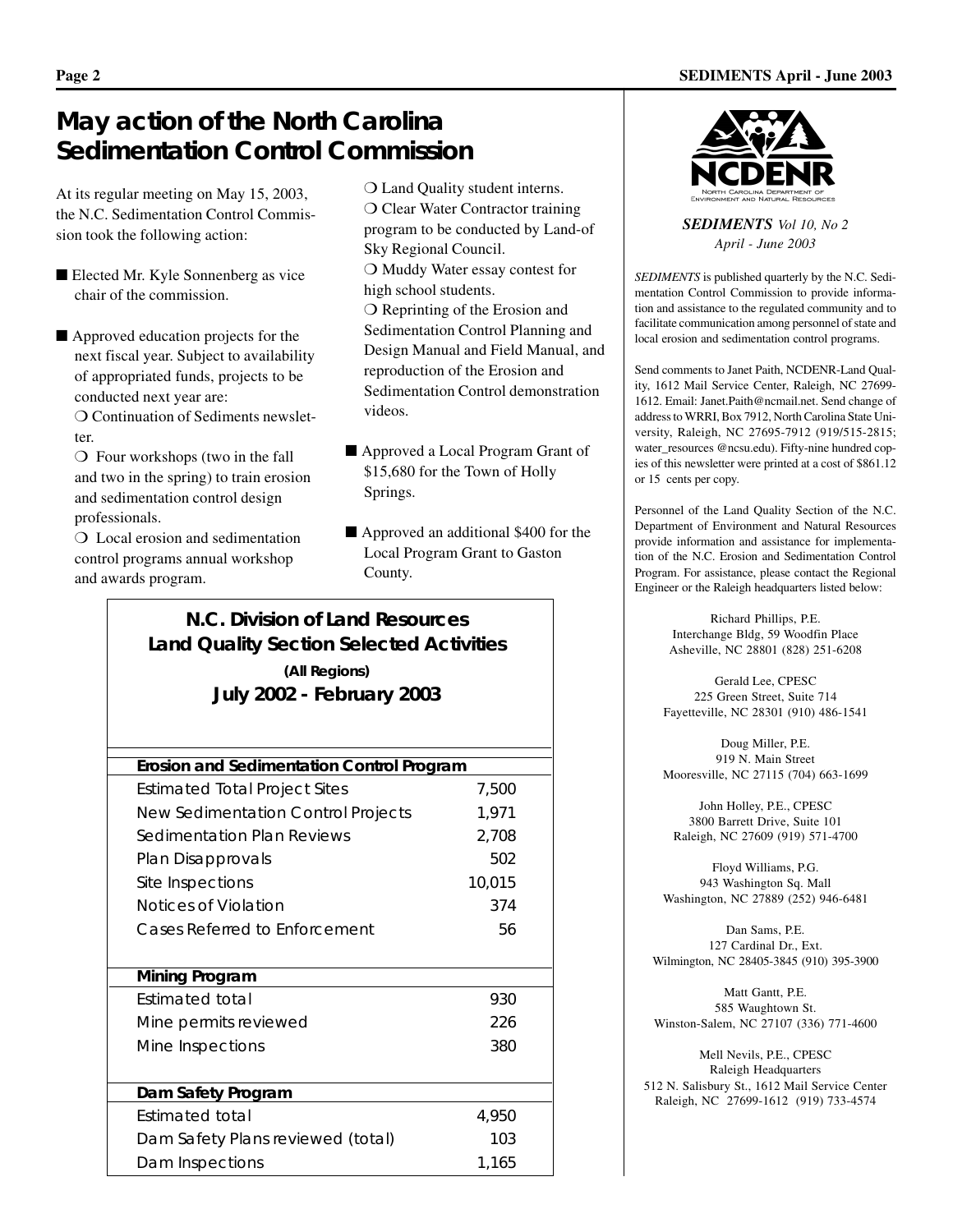#### The North Carolina Sedimentation Control Commission

The Sedimentation Control Commission (SCC) was created to administer the Sedimentation Control Program pursuant to the N.C. Sedimentation Pollution Control Act of 1973 (SPCA). It is charged with adopting rules, setting standards, and providing guidance for implementation of the Act. The composition of the Commission is set by statute to encompass a broad range of perspectives and expertise in areas related to construction, industry, government, and natural resource conservation and quality. All members are appointed by the Governor and serve three-year terms, except for the Director of the Water Resources Research Institute of The University of North Carolina, who serves as long as he remains Director. The chairman of the SCC is named by the Governor.

Chairman: Kenneth H. Reckhow Durham Director of Water Resources Research Institute

Commissioners:

W. T. "Buzz" Bryson Cary Rep. N.C. Public Utilities

Hugh J. Franklin Marion Rep. N.C. Mining Com.

Phillip Ray Gibson Cullowhee Non-governmental conservation representative

> J. Wendell Gilliam Raleigh Rep. NCSU Dept. of Soil Science

Gregory D. Jennings Raleigh Rep. N.C. Environmental Management Com.

Grover McPherson Winston-Salem Rep. N.C. Soil and Water Conservation Com.

Joseph Rudek Hillsborough Non-governmental conservation representative

Kyle Sonnenberg Southern Pines Rep. Association of County Commissioners/ N.C. League of Municipalities

Ralph Stout Greensboro Rep. Carolinas Associated General Contractors

> Mark A. Taylor Greensboro Rep. Professional Engineers of N.C.

F. Roger Watson Asheville Rep. N.C. Home Builders Association

## **Governor makes appointments, reappointments to Sedimentation Control Commission**

Governor Mike Easley recently reappointed five members of the N.C. Sedimentation Control Commission and appointed five new members.

Those reappointed were: **Mr. Roger Watson**, representing the N.C. Home Builders Association; **Mr. Ralph Stout**, Jr., representing the Carolinas Associated General Contractors; **Dr. J. Wendell Gilliam**, representing the NC State University Department of Soil Science; **Mr. Phillip Gibson**, representing the conservation community; and **Mr. Kyle Sonnenberg**, representing local government.

The five new members are:

■ **Mr. Grover McPherson**, representing the N.C. Soil and Water Conservation Commission. Mr. McPherson retired from the (former) USDA Soil Conservation Service in 1990 after 32 years of service. He and his wife have interests in farms in Columbus and Yadkin counties. In addition to serving on the Soil and Water Conservation Commission, Mr. McPherson is a supervisor with the Forsyth Soil and Water Conservation District and first vice president of the State Association of Soil and Water Conservation Districts.

■ Mr. William T. "Buzz" Bryson, representing North Carolina public utilities. Mr. Bryson is Lead Environmental Specialist with Progress Energy. He previously served two terms (1995-2001) on the SCC in a conservationist position. An avid fisherman, he is active in Trout Unlimited and is a contributing editor of *Fly Rod & Reel* magazine (see his column at http://www.flyrodreel.com/ buzz.html) and *Salt Waters* magazine.

- **Dr. Joseph Rudek**, representing the conservation community. Dr. Rudek is Senior Scientist with North Carolina Environmental Defense. He has served on the SCC's Technical Advisory Committee and on the N.C. Division of Forest Resources' Technical Advisory Committee. He is coauthor of the study "Soiled Streams: Cleaning Up Sediment Pollution in N.C. Waters" published by Environmental Defense in 1998.
- **Mr. Hugh J. Franklin**, representing the N.C. Mining Commission. Mr. Franklin is an attorney practicing real estate law in Marion, NC. In addition to serving as Chairman of the N.C. Mining Commission, he has served as Chairman of the Smart Start Board in Marion for four years. He is also involved in a new organization, Muddy Creek Partners, formed to address sedimentation problems in Muddy Creek. [According to the Catawba River Basinwide Water Quality plan, Muddy Creek experiences significant sediment loads due to eroding streambanks and stream blockages and contributes about 14,000 - 23,000 tons per year of sediment to the Catawba River.]
- **Mr. Mark A. Taylor**, P.E., CPESC, representing Professional Engineers of North Carolina (PENC). Mr. Taylor is President of EcoLogic, a design/build firm specializing in natural resource and geo-engineering and construction in Greensboro, NC. He serves on the Greensboro Advisory Commission on Trees, which oversees implementation of the city's tree preservation ordinance. He also serves on the PENC Environmental Committee.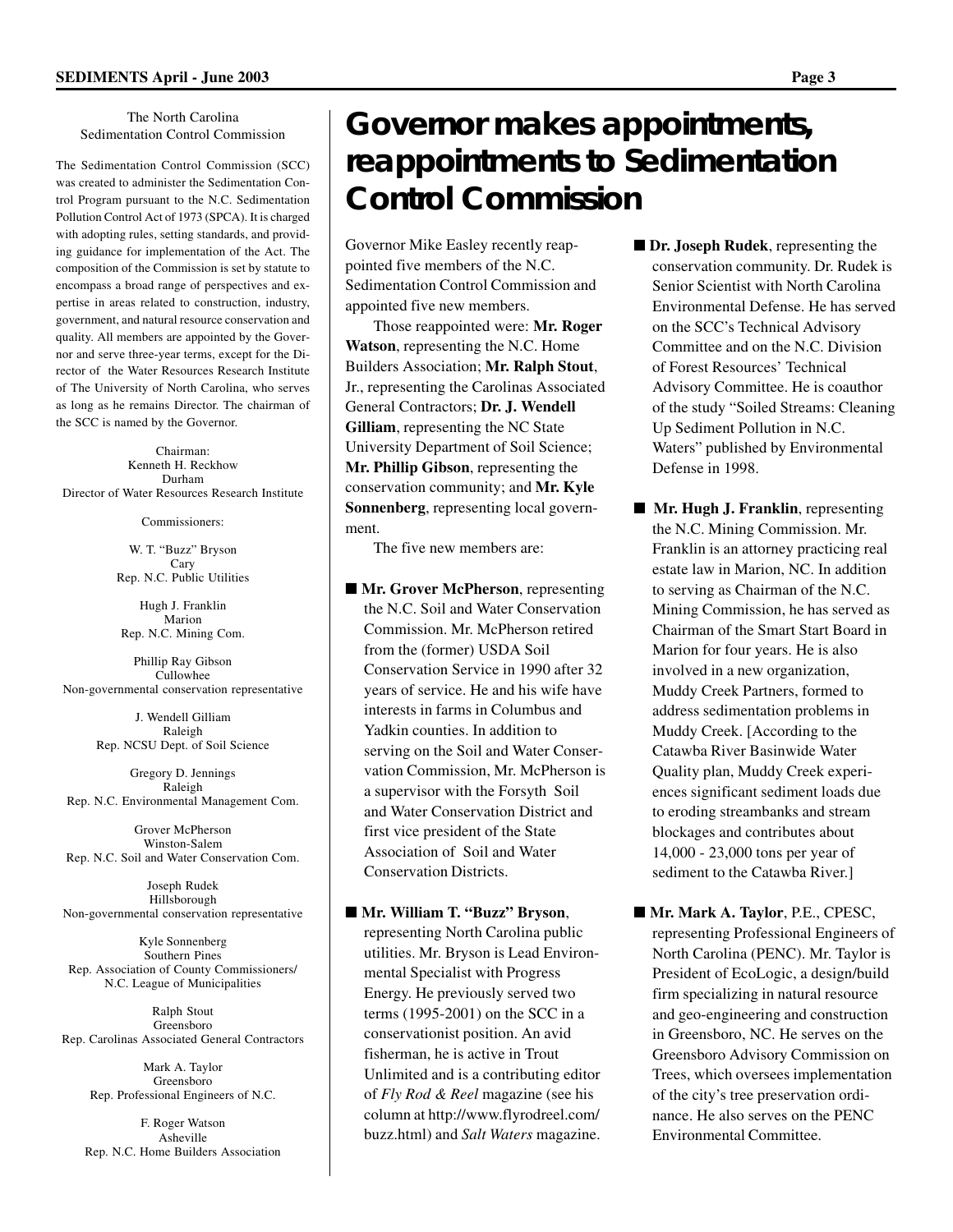

*At the NCSU Sediment and Erosion Control Research Facility, Dr. Rich McLaughlin designed a research project to determine if PAMs can increase the effectiveness of ground covers and aid in grass establishment. Thirty-two plots were monitored for runoff, turbidity and biomass.*

### **PAM Research**

#### *continued*

monitored, turbidity in samples from the plots using MBFM with PAM averaged 85 NTU. MBFM plots without PAM averaged 400 NTU. Treatment with PAM reduced turbidity of runoff from straw and erosion blanket. Plots using no groundcover had little benefit from PAM after the first storm.

Results also indicated that PAM aids establishment of grass. Plots treated with PAM produced approximately 20% more biomass than plots without PAM.

Further studies with warm season grasses (centipede and Bermuda) are underway.

#### **DOT field studies**

At three DOT construction sites, Dr. McLaughlin installed research projects to compare soil loss from plots of bare soil, bare soil with two PAMs at two rates, straw mulch and seeding, and straw mulch and seeding with two PAMs at two rates. The main lesson from these tests is that straw mulch and seeding—even without PAM—is very effective at reducing soil loss.

At site one with loam soil and a 2:1 cut slope, bare soil plots lost 10 to 20 times as much soil as the mulch/seed plots. At this site, runoff volume, turbidity and sediment eroded were not appreciably affected by the PAM treatments.

At site two with loam soil and a 4:1 fill slope, PAM treatments produced varying effects with different rainfall events. One of the PAMs applied to bare soil at the highest application rate (10 lb/ acre) did produce some runoff and turbidity reduction that decreased over time. Once again, the mulch/seed treatment reduced runoff volume significantly and reduced turbidity and soil loss by 90% over bare soil. One PAM treatment did reduce total sediment losses from mulch/seed plots as compared to the untreated mulch/seed plots.

At site three with loamy sand and a 4:1 fill slope, runoff, turbidity and sediment losses were lower than at the other two sites, due to the relatively sandy soil and high infiltration rates. Here, differences between the bare soil and mulch/seed treatments were not as dramatic as at the other sites. One PAM treatment of mulch/seed plots did seem

to produce less runoff, but neither PAM showed the ability to decrease turbidity.

The investigator conducted further studies using a rainfall simulator and measuring the time between rainfall and first runoff on bare soils and PAM treated bare soils as an indication of infiltration and longevity of PAM treatment effects. He found that the two PAM treatments delayed runoff initiation during the first simulation event but not the second, indicating that the effect of the PAM treatment was removed during the first event. Reapplication of PAM resulted in runoff delay. The PAMs reduced runoff volume during the first event, but not the second. Reapplication of one PAM reduced runoff volume, but reapplication of the other did not.

#### **Recommendations**

The investigator concludes that mulching and seeding is extremely effective in stopping erosion and that mulch and seed should be applied as quickly after soil disturbance as possible. He says that his studies show that while adding PAM to groundcovers may provide some water quality benefits, PAM used in conjunc*continued next page*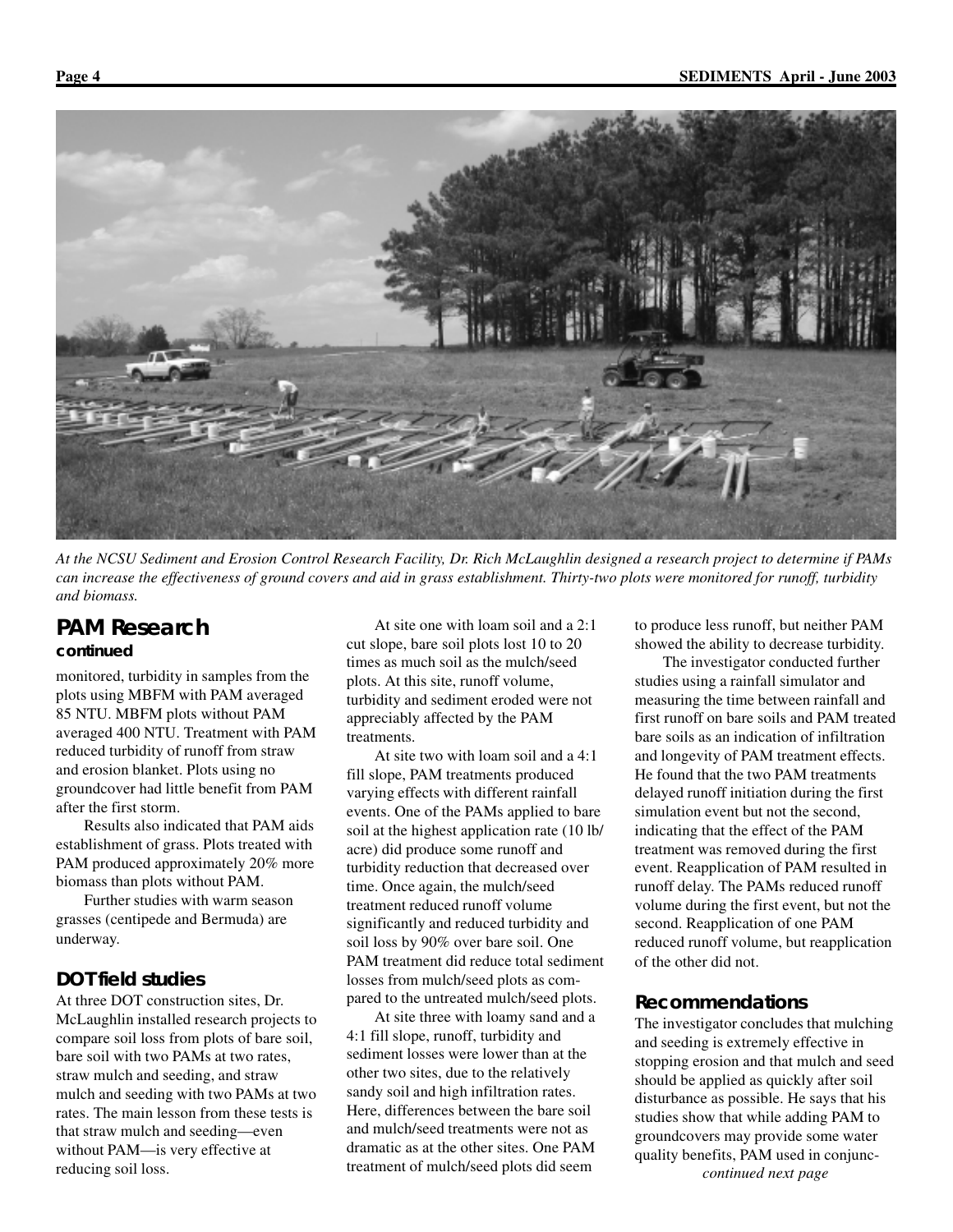

*Research technicians examine grass establishment in research plots.*

tion with groundcovers does not reduce turbidity to the 50 NTU range (the N.C. water quality standard) until stand establishment.

Using PAM for erosion control on bare soils has potential, the investigator says, but appears to be limited by the steepness of the slope and lack of longevity of treatment effects. While some PAMs are useful for a wide array of soils, PAMs will need to be selected for site-specific conditions.

*Dr. McLaughlin's report on the DOT research can be downloaded in pdf at: http://www.itre.ncsu.edu/cte/ rip\_waterqlty.html#mclaughlin*

### **Personnel Changes**

- **Richard Allred** is the new Environmental Technician in the Asheville Regional Office.
- **Wendy Dunaway** is the new Environmental Technician in the Fayetteville Regional Office.
- **Elsie James** and **Kevin Rowland** are new Environmental Technicians in the Wilmington Regional Office.
- **William Hart** is the new Environmental Technician in the Washington Regional Office.

### **Lewis is new Sediment Education Intern**

NC State University junior Ryan Lewis is the new Sediment Education Intern in the Raleigh Land Quality office. Mr. Lewis is pursuing a BS in environmental engineering with a minor in environmental science. In addition to taking environmental engineering and water quality courses, Mr. Lewis has considerable experience with Geographic Information Systems. In a water quality class he analyzed contaminants in the Rocky Branch Creek on the NCSU campus and integrated the results into a GIS map of the campus. During the summer of 2002, he volunteered with the Wake County Parks and Recreation Department, gathering data about Yates Mill Pond and helping to set the foundation for future GIS monitoring of the site.

Mr. Lewis is working with Sediment Education Specialist Janet Paith on various education programs.

## **In Memoriam: Joseph A. Phillips**

Dr. Joseph A. Phillips, one of the founders of North Carolina's erosion and sedimentation control program and its most persistent supporter, died March 10.

A member of the NCSU Soil Science Department for 21 years, Dr. Phillips also served as assistant director of the N.C. Cooperative Extension Service, retiring in 1989. His work focused on developing North Carolina agriculture and improving the quality of the state's natural resources. He oversaw programs that cleaned waterways, provided clean water for municipalities, and improved lives and livelihood for citizens of rural North Carolina. During his academic career, he received many honors, including the USDA Superior Service Award, the Extension Leadership Award, and the Outstanding Teacher Award. He was elected a Fellow of the Soil Conservation Society and a Public Service Fellow by the Board of Governors of The University of North Carolina.

Dr. Phillips had a leading role in drafting and passage of the Sedimentation Pollution Control Act of 1973, and he served on the committee that wrote the rules for the N.C. Erosion and Sedimentation Control Program.

Dr. Phillips served a total of 27 years on the N.C. Sedimentation Control Commission, 17 years as chairman. In recognition of his dedicated public service, former Governor James B. Hunt, Jr. awarded Dr. Phillips the Order of the Long Leaf Pine, one of the state's highest civilian awards.